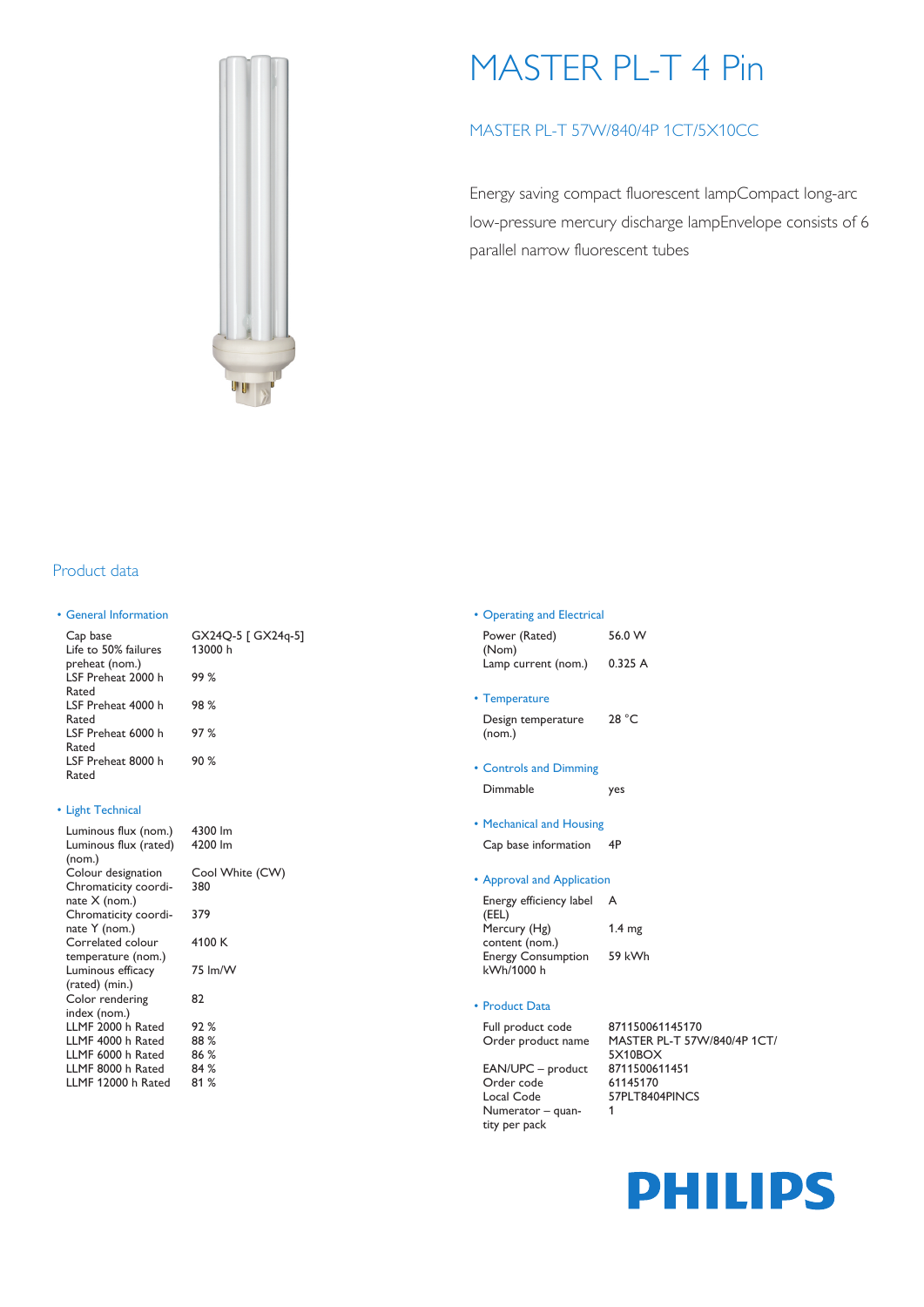# MASTER PL-T 4 Pin

Numerator – packs per outer box 50 Material no. (12NC) 927914984071

## Warnings and Safety

- Lamp light technical and electrical characteristics are influenced by operating conditions, i.e. lamp ambient temperature and operating position as well as applied HF control gear
- Shorter lamp life when often switching and not well pre-heated electrodes

Net weight (piece)<br>ILCOS Code

101.000 g<br>FSM6H-57/40/1B-L/P-GX24q=5

• A lamp breaking is extremely unlikely to have any impact on your health. If a lamp breaks, ventilate the room for 30 minutes and remove the parts, preferably with gloves. Put them in a sealed plastic bag and take it to your local waste facilities for recycling. Do not use a vacuum cleaner.

## Dimensional drawing



| PL-T 57W/840/4P M |
|-------------------|
|-------------------|

| Product                                              |  |  |
|------------------------------------------------------|--|--|
| MASTER PL-T 57W/840/4P 1CT/5X10BOX 182.0 mm 197.7 mm |  |  |





## Photometric data